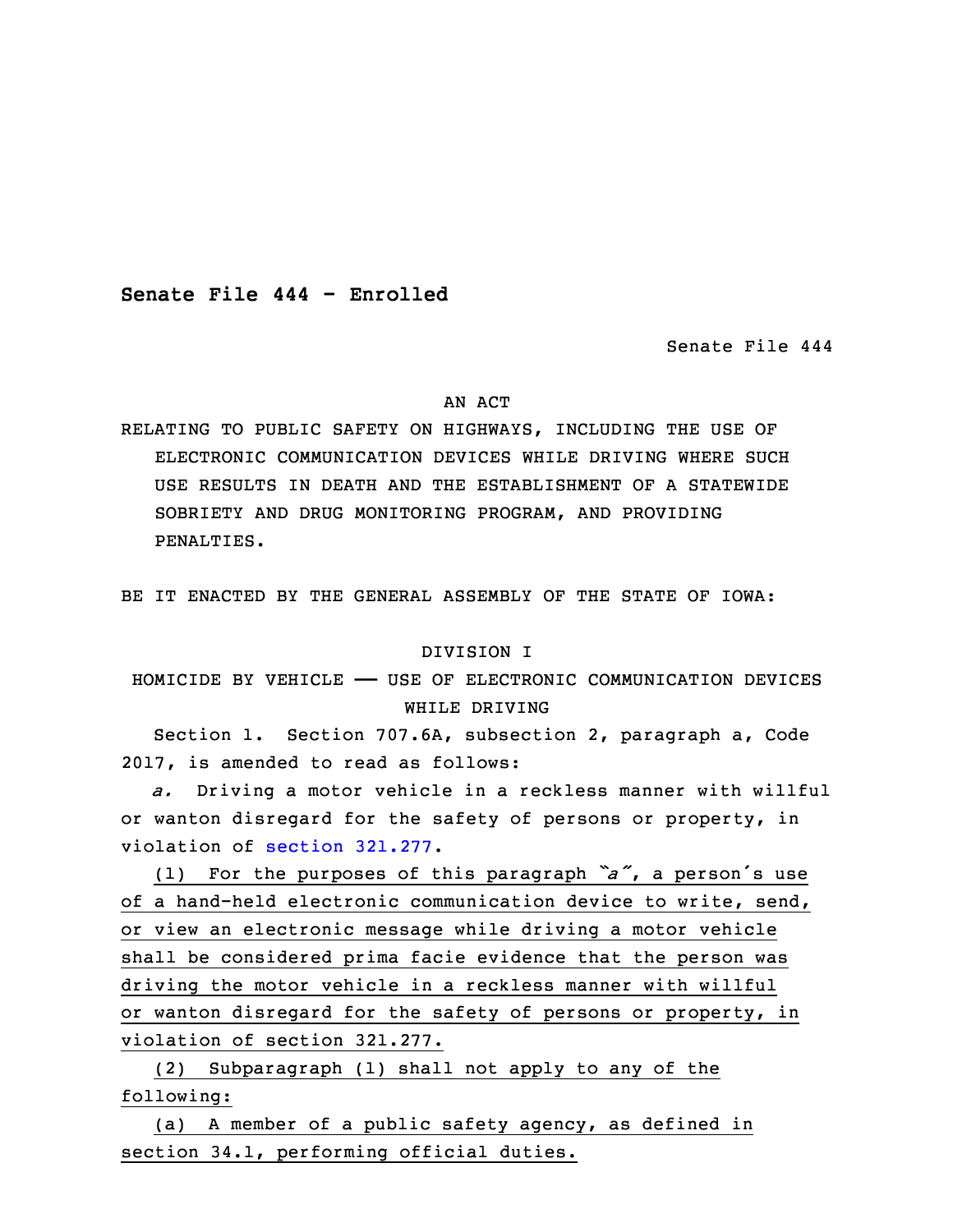(b) A health care professional in the course of an emergency situation.

 (c) <sup>A</sup> person receiving safety-related information including emergency, traffic, or weather alerts.

 (3) For the purposes of this paragraph *"a"*, the following definitions apply:

26 (a) *"Hand-held electronic communication device"* means <sup>a</sup> mobile telephone or other portable electronic communication device capable of being used to write, send, or view an <sup>29</sup> electronic message. *"Hand-held electronic communication device"* does not include a voice-operated or hands-free device which allows the user to write, send, or view an electronic message without the use of either hand except to activate or deactivate 33 <sup>a</sup> feature or function. *"Hand-held electronic communication* 34 *device"* does not include <sup>a</sup> wireless communication device used to transmit or receive data as part of a digital dispatch system. *"Hand-held electronic communication device"* includes <sup>a</sup> device which is temporarily mounted inside the motor vehicle, unless the device is a voice-operated or hands-free device.

 (b) *"Electronic message"* includes images visible on the 5 screen of <sup>a</sup> hand-held electronic communication device including a text-based message, an instant message, a portion of electronic mail, an internet site, a social media application, or a game.

<sup>9</sup> (c) The terms *"write"*, *"send"*, and *"view"*, with respect to an electronic message, mean the manual entry, transmission, or retrieval of an electronic message, and include playing, browsing, or accessing an electronic message.

#### 13 DIVISION II

 STATEWIDE SOBRIETY AND DRUG MONITORING PROGRAM Sec. 2. LEGISLATIVE FINDINGS - PURPOSE.

1. The general assembly finds that operating a motor vehicle in this state is a privilege, not a right. A person who wishes to enjoy the benefits of this privilege shall accept the corresponding responsibilities.

2. The general assembly declares that the purpose of this division of this Act is to do all of the following:

 a. Protect the public health and welfare by reducing the number of people on the highways of this state who operate a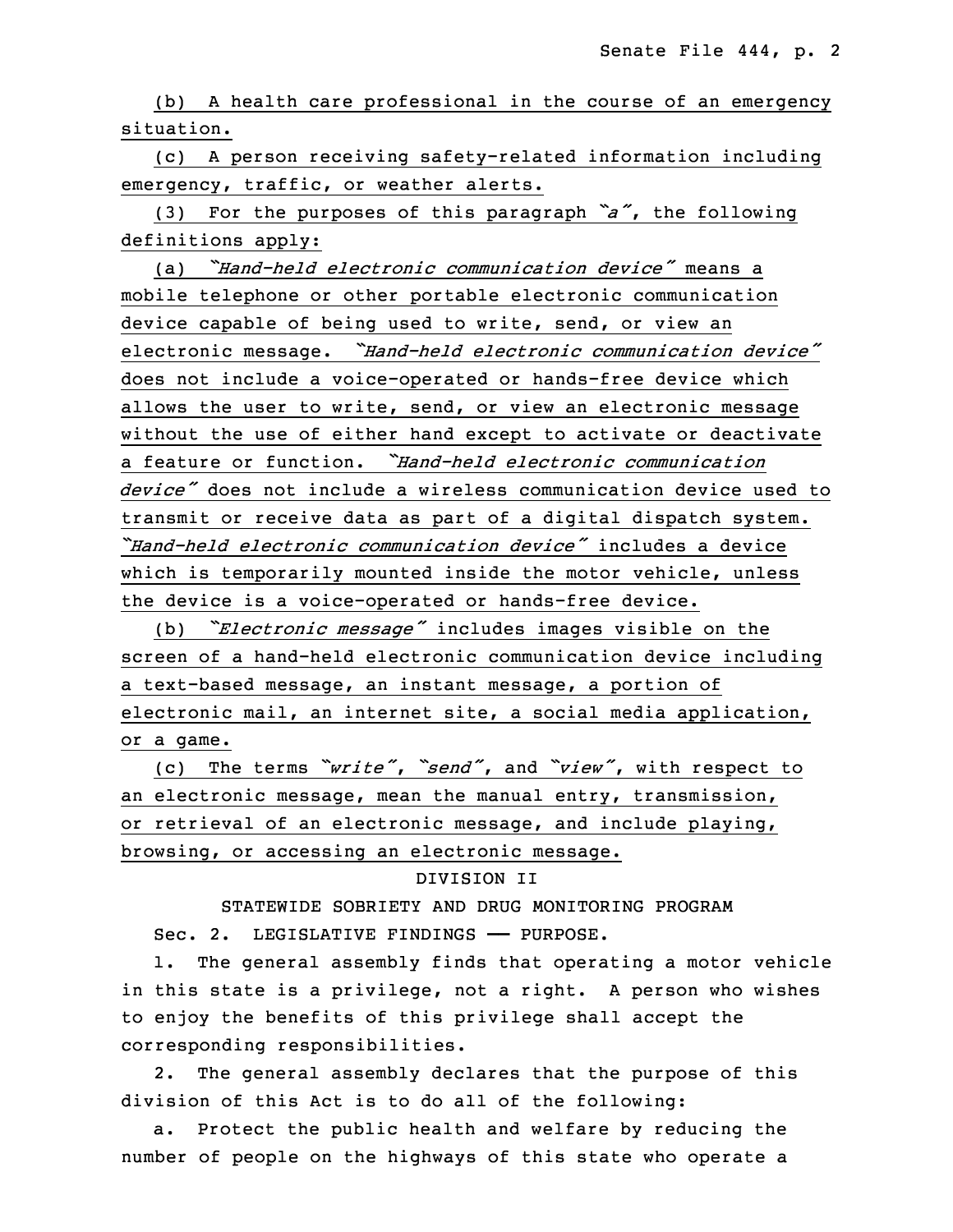motor vehicle under the influence of alcohol or <sup>a</sup> controlled substance.

b. Protect the public health and welfare by reducing the number of repeat offenders who commit crimes in which the abuse of alcohol or a controlled substance is a contributing factor in the commission of the crime.

c. Strengthen the pretrial and post-trial options available to prosecutors and judges in responding to repeat offenders who commit crimes in which the abuse of alcohol or a controlled substance is a contributing factor in the commission of the crime.

d. Assure the timely and sober participation of offenders in judicial proceedings.

 3. The general assembly declares that it is important to have a centralized repository for all information related to alcohol and controlled substance testing required by the laws of this state or as a condition of bond, pretrial release, sentence, probation, parole, or a temporary restricted license.

7 Sec. 3. NEW SECTION. **901D.1 Short title.**

<sup>8</sup> This chapter shall be known and may be cited as the *"Iowa* <sup>9</sup> *Sobriety and Drug Monitoring Program Act"*.

10 Sec. 4. NEW SECTION. **901D.2 Definitions.**

 As used in this chapter, unless the context otherwise requires:

1. *"Alcohol"* means an alcoholic beverage as defined in section 321J.1.

15 2. *"Controlled substance"* means as defined in section 16 124.101.

<sup>17</sup> 3. *"Department"* means the department of public safety.

<sup>18</sup> 4. *"Eligible offense"* means <sup>a</sup> criminal offense in which the abuse of alcohol or a controlled substance was a contributing factor in the commission of the offense, as determined by the court or governmental entity of the participating jurisdiction. For the purposes of operating while intoxicated offenses <sup>23</sup> committed in violation of section 321J.2, *"eligible offense"* includes only the following offenses:

a. A first offense in which the person's alcohol concentration exceeded .15.

b. A first offense in which an accident resulting in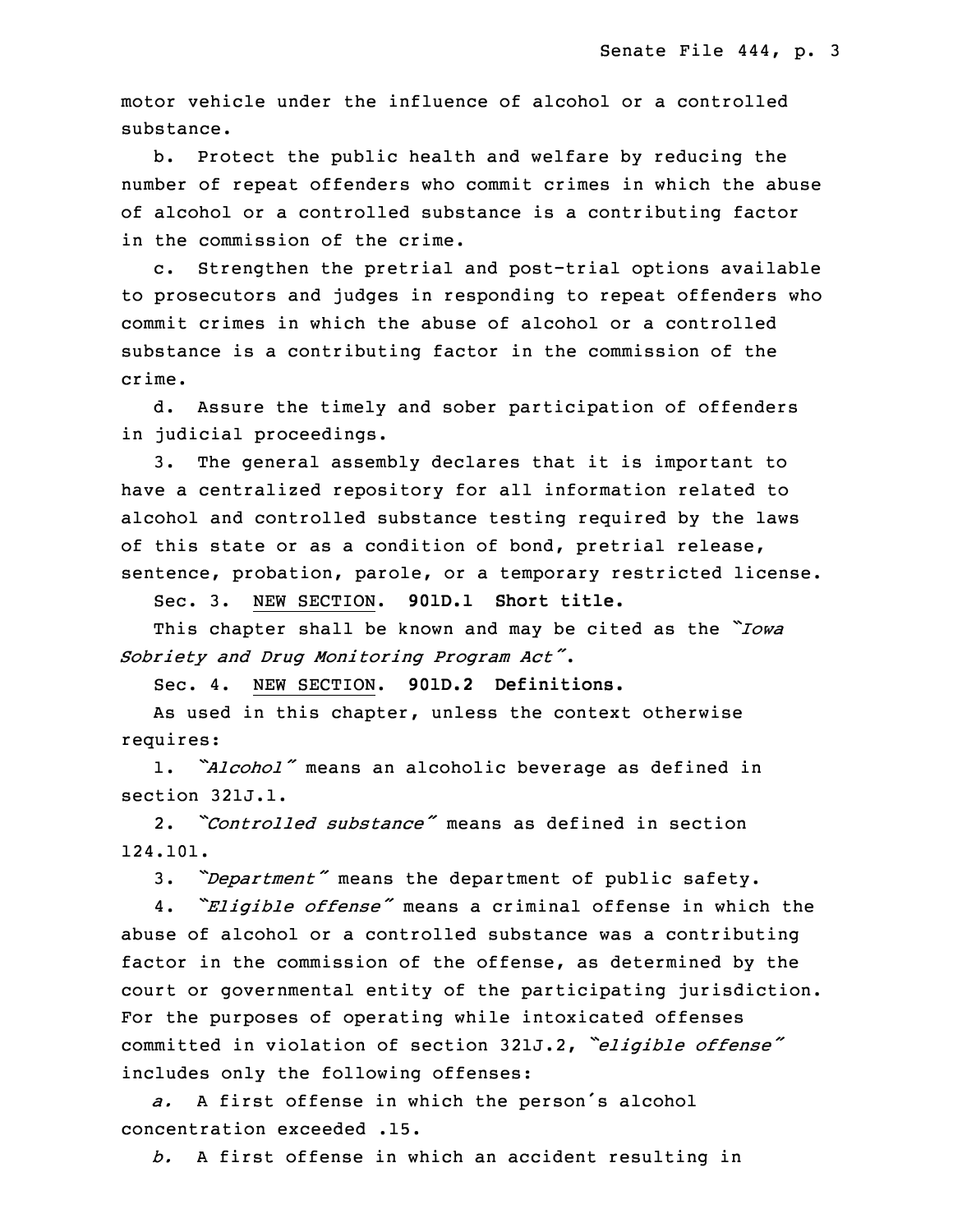personal injury or property damage occurred.

29 *c.* <sup>A</sup> first offense in which the person refused to submit to a chemical test requested pursuant to section 321J.6.

31 *d.* <sup>A</sup> second or subsequent offense.

<sup>32</sup> 5. *"Immediate sanction"* means <sup>a</sup> sanction that is applied within minutes of a failed test result.

<sup>34</sup> 6. *"Law enforcement agency"* means <sup>a</sup> law enforcement agency charged with enforcement of the program created under this chapter.

 7. *"Participating jurisdiction"* means <sup>a</sup> county or other governmental entity that chooses to participate in the program created under this chapter.

<sup>5</sup> 8. *"Sobriety and drug monitoring program"* or *"program"* means the program established pursuant to section 901D.3.

9. "Testing" means a procedure or set of procedures performed to determine the presence of alcohol or a controlled substance in a person's breath or bodily fluid, including blood, urine, saliva, and perspiration, and includes any combination of breath testing, drug patch testing, urine analysis testing, saliva testing, and continuous or transdermal alcohol monitoring. Subject to section 901D.3, the department may approve additional testing methodologies or the testing of alternative bodily fluids.

<sup>16</sup> 10. *"Timely sanction"* means <sup>a</sup> sanction that is applied within hours or days after a failed test result. A timely sanction shall be applied as soon as possible, but the period between the failed test result and the application of the timely sanction shall not exceed five days.

Sec. 5. NEW SECTION. **901D.3 Program created.**

 1. The department of public safety shall establish <sup>a</sup> statewide sobriety and drug monitoring program to be used by participating jurisdictions, which shall be available 25 twenty-four hours per day, seven days per week. Pursuant to the provisions of this chapter, a court or governmental entity, or an authorized officer thereof, within a participating jurisdiction may, as a condition of bond, pretrial release, sentence, probation, parole, or a temporary restricted license, do all of the following:

31 *a.* Require <sup>a</sup> person who has been charged with, pled guilty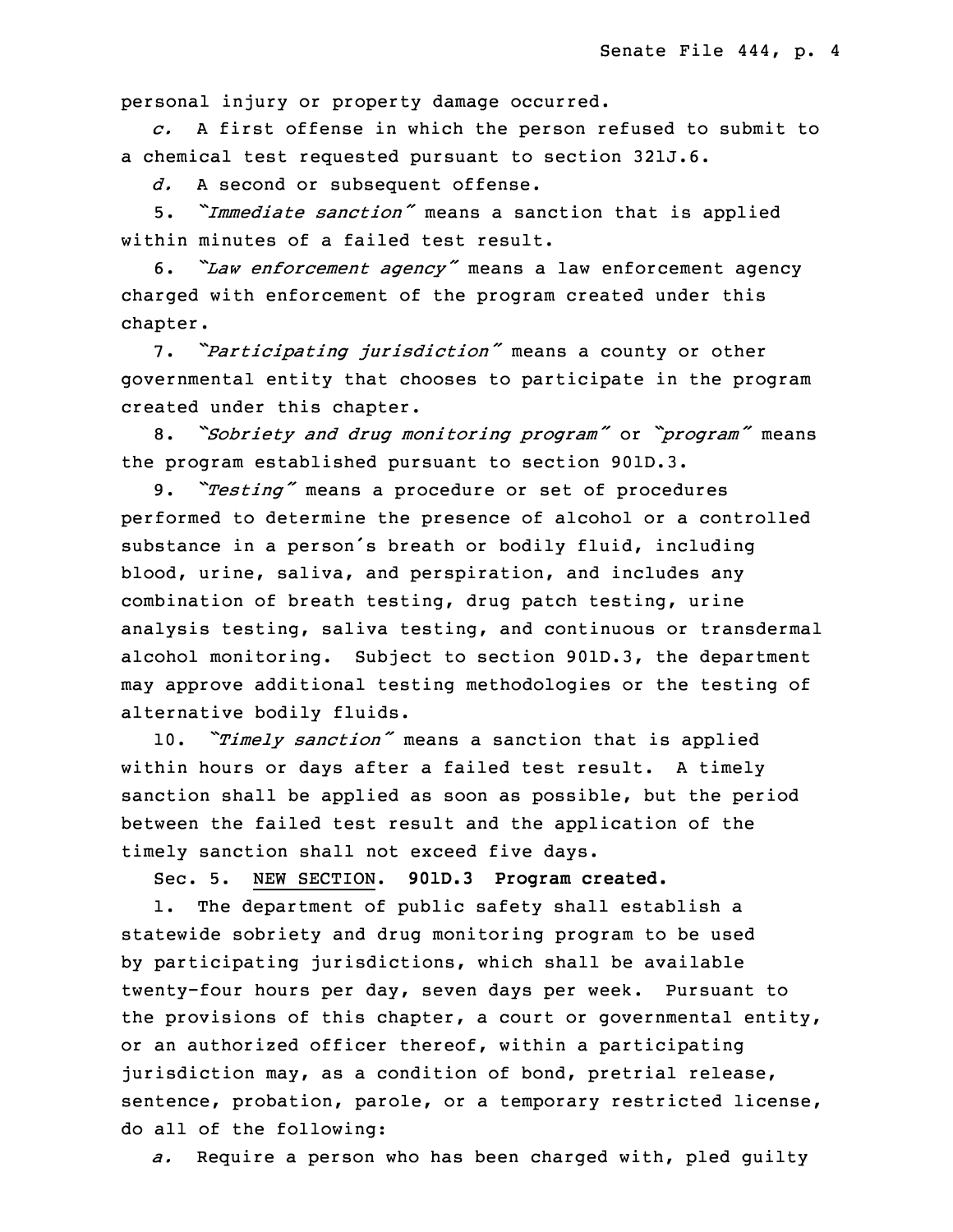to, or been convicted of an eligible offense to abstain from alcohol and controlled substances for a period of time.

34 *b.* Require the person to be subject to testing to determine whether alcohol or a controlled substance is present in the person's body in the following manner:

 (1) At least twice per day at <sup>a</sup> central location where an immediate sanction can be effectively applied.

 (2) Where testing under subparagraph (1) creates <sup>a</sup> documented hardship or is geographically impractical, by an alternative method approved by the department and consistent with this section where a timely sanction can be effectively applied.

9 2. *a.* <sup>A</sup> person who has been required to participate in the program by a court or governmental entity and whose driver's license is suspended or revoked shall not begin participation in the program or be subject to the testing required by the program until the person is eligible for a temporary restricted license under applicable law.

b. In order to participate in the program, a person shall be required to install an approved ignition interlock device on all motor vehicles owned or operated by the person.

c. A person wishing to participate in the program who has been charged with, pled quilty to, or been convicted of an eligible offense, but has not been required by a court or governmental entity to participate in the program, may apply to the court or governmental entity of the participating jurisdiction on a form created by the participating jurisdiction, and the court or governmental entity may order the person to participate in the program as a condition of bond, pretrial release, sentence, probation, parole, or a temporary restricted license. The application form shall include an itemization of all costs associated with participation in the program.

3. The program shall be evidence-based and shall satisfy at least two of the following requirements:

32 *a.* The program is included in the United States substance abuse and mental health services administration's national registry of evidence-based programs and practices.

35 *b.* The program has been reported in <sup>a</sup> peer-reviewed journal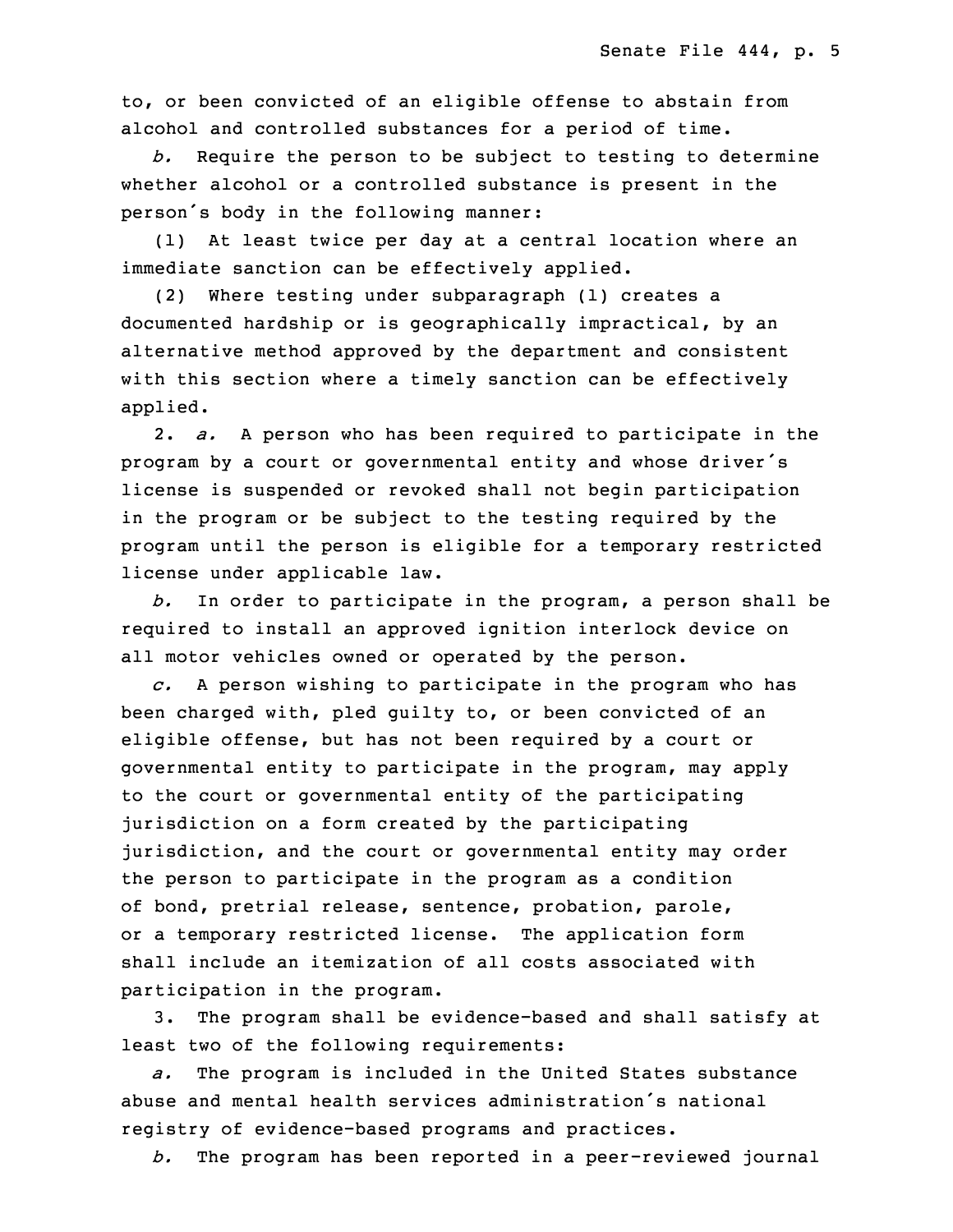as having positive effects on the primary targeted outcome.

 *c.* The program has been documented as effective by informed experts and other sources.

 4. *a.* The core components of the program shall include the use of a primary testing methodology for determining the presence of alcohol or a controlled substance in a person that best facilitates the ability of a law enforcement agency to apply immediate sanctions for failed test results and that is available at an affordable cost.

b. In cases of documented hardship or geographic impracticality, or in cases where <sup>a</sup> program participant has received less stringent testing requirements, testing methodologies that best facilitate the ability of a law enforcement agency to apply timely sanctions for noncompliant test results may be utilized. For purposes of this section, hardship or geographic impracticality shall be determined by documentation and consideration of the following factors:

(1) Whether a testing device is available.

(2) Whether the participant is capable of paying the fees and costs associated with the testing device.

 (3) Whether the participant is capable of wearing the testing device.

(4) Whether the participant fails to qualify for testing twice per day because of one or more of the following:

(a) The participant lives in a rural area and submitting to testing twice per day would be unduly burdensome.

(b) The participant's employment requires the participant's presence at a location remote from the testing location and submitting to testing twice per day would be unduly burdensome.

(c) The participant has repeatedly violated the requirements of the program while submitting to testing twice per day and poses a substantial risk of continuing to violate the requirements of the program.

5. A jurisdiction wishing to participate in the program shall submit an application to the department. A jurisdiction shall not participate in the program unless the jurisdiction's application for participation has been approved by the department. If a jurisdiction is approved for participation in the program, the department shall assist the jurisdiction in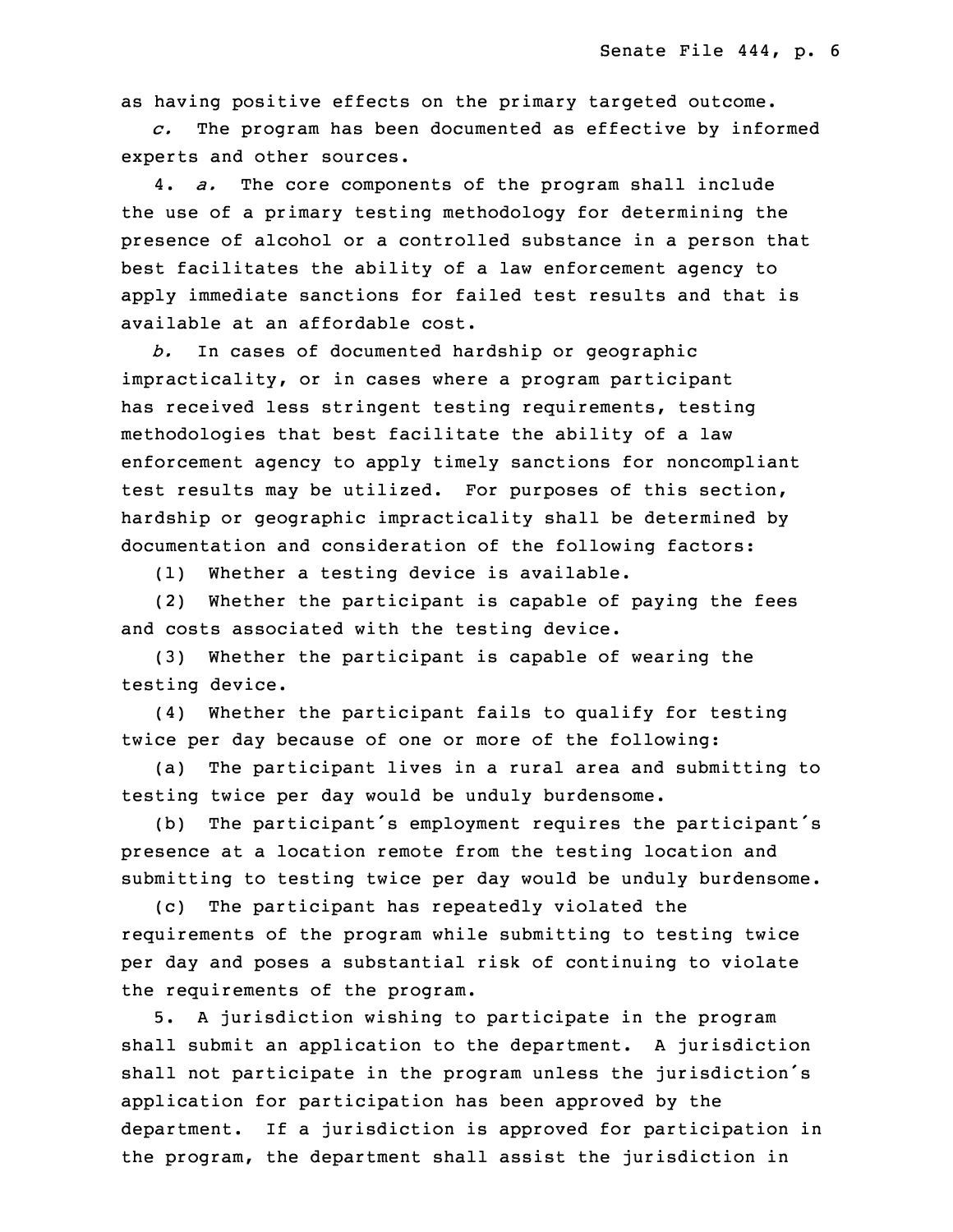setting up and administering the program in that jurisdiction in compliance with this chapter.

7 6. *a.* If <sup>a</sup> jurisdiction participates in the program, the participating jurisdiction or a law enforcement agency of the participating jurisdiction may designate a third party to provide testing services or to take any other action required or authorized to be provided by the participating jurisdiction or law enforcement agency under this chapter, except <sup>a</sup> third-party designee shall not determine whether to participate in the program.

b. The participating jurisdiction, in consultation with the law enforcement agency of the participating jurisdiction, shall establish testing locations for the program.

7. Any efforts by the department to alter or modify a core component of the program shall include a documented strategy for achieving and measuring the effectiveness of the planned alteration or modification. Before the department alters or modifies <sup>a</sup> core component of the program, <sup>a</sup> pilot program with defined objectives and timelines shall be initiated, and measurements of the effectiveness and impact of the proposed alteration or modification to a core component shall be monitored. The data shall be assessed and the department shall make a determination as to whether the stated goals of the alteration or modification were achieved and whether the alteration or modification should be formally implemented into the program.

31 Sec. 6. NEW SECTION. **901D.4 Rulemaking —— fees.**

The department shall adopt rules pursuant to chapter 17A to administer this chapter, including but not limited to rules regarding any of the following:

1. Providing for the nature and manner of testing, including the procedures and apparatus to be used for testing.

 2. Establishing reasonable participant, enrollment, and testing fees for the program, including fees to pay the costs of installation, monitoring, and deactivation of any testing device. The fees shall be set at an amount such that the fees collected in a participating jurisdiction are sufficient to pay for the costs of the program in the participating jurisdiction, including all costs to the state associated with the program in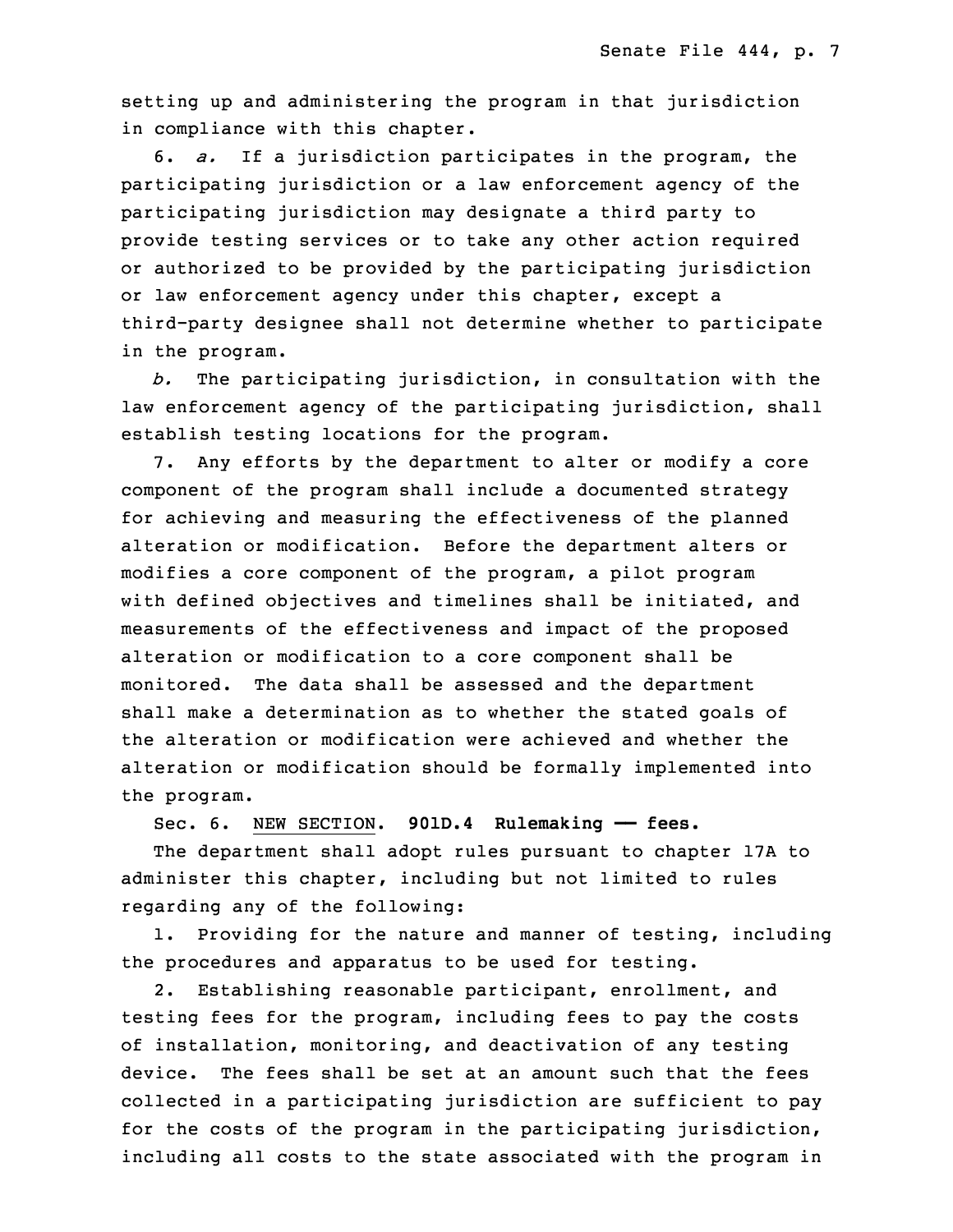the participating jurisdiction.

3. Providing for the application, acceptance, and use of public and private grants, gifts, and donations to support program activities.

4. Establishing a process for the identification and management of indigent participants.

5. Providing for the creation and administration of a stakeholder group to review and recommend changes to the program.

6. Establishing a process for the submission and approval of applications from jurisdictions to participate in the program.

20 Sec. 7. NEW SECTION. **901D.5 Data management system.**

 1. The department shall provide for and approve the use of <sup>a</sup> program data management system that shall be used by the department and all participating jurisdictions to manage testing, test events, test results, data access, fees, the collection of fee payments, and the submission and collection of any required reports.

2. The data management system shall include but is not limited to all of the following features:

a. A secure, remotely hosted, demonstrated, internet-based management application that allows multiple concurrent users to access and input information.

b. The support of breath testing, continuous remote transdermal alcohol monitoring, drug patch testing, and urine analysis testing.

35 *c.* The capability to track and store events including but not limited to participant enrollment, testing activity, accounting activity, and participating law enforcement agency activity.

 *d.* The capability to generate reports of system fields and data. The data management system shall allow reports to be 6 generated as needed and on <sup>a</sup> scheduled basis, and shall allow reports to be exported over a network connection or by remote printing.

9 *e.* The ability to identify program participants who have previously been enrolled in a similar program in this state or another state.

3. Unless otherwise required by federal law, all alcohol or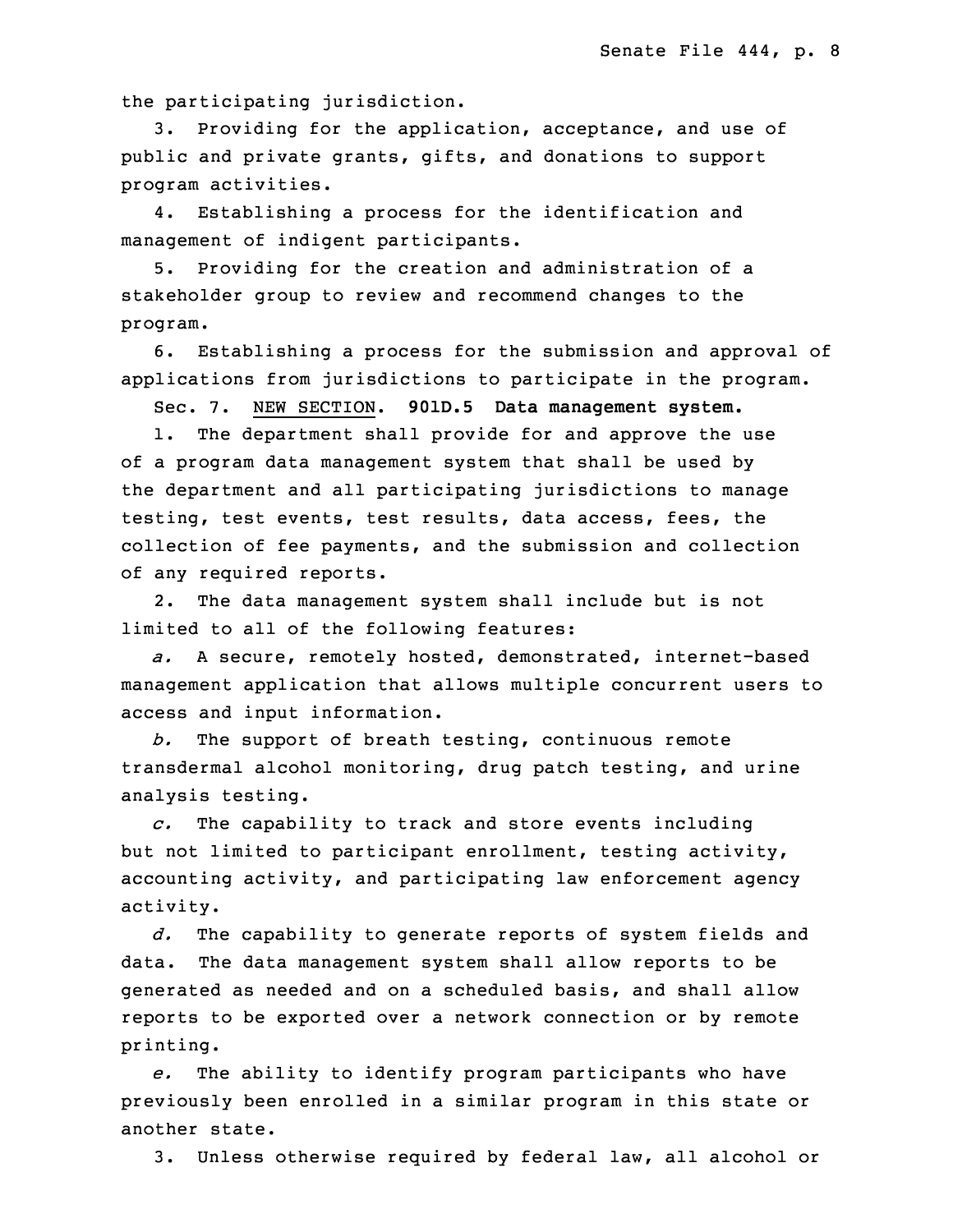controlled substance testing performed as a condition of bond, pretrial release, sentence, probation, parole, or <sup>a</sup> temporary restricted license shall utilize and input results to the data management system.

4. The data management system shall contain sufficient security protocols to protect participants' personal information from unauthorized use.

20 Sec. 8. NEW SECTION. **901D.6 Authority to order program participation.**

 1. <sup>A</sup> court or governmental entity, or an authorized officer thereof, in a participating jurisdiction may utilize the program as provided in this section. The program shall be <sup>a</sup> preferred program for offenders charged with or convicted of an eligible offense.

2. A court may condition any bond or pretrial release otherwise authorized by law for a person charged with an eligible offense upon participation in the program and payment of the fees established pursuant to section 901D.4.

3. A court may condition a suspended sentence or probation otherwise authorized by law for a person convicted of an eligible offense upon participation in the program and payment of the fees established pursuant to section 901D.4.

4. The board of parole, the department of corrections, or <sup>a</sup> parole officer may condition parole otherwise authorized by law for <sup>a</sup> person convicted of an eligible offense upon participation in the program and payment of the fees established pursuant to section 901D.4.

5 Sec. 9. NEW SECTION. **901D.7 Placement and enrollment.** 1. Subject to sections 901D.3 and 901D.6, a participant may be placed in the program as a condition of bond, pretrial release, sentence, probation, parole, or a temporary restricted license. However, a person who has been required to participate in the program by a court or governmental entity and whose driver's license is suspended or revoked shall not begin participation in the program or be subject to the testing required by the program until the person is eligible for a temporary restricted license under applicable law.

2. An order or directive placing a participant in the program shall include the type of testing required to be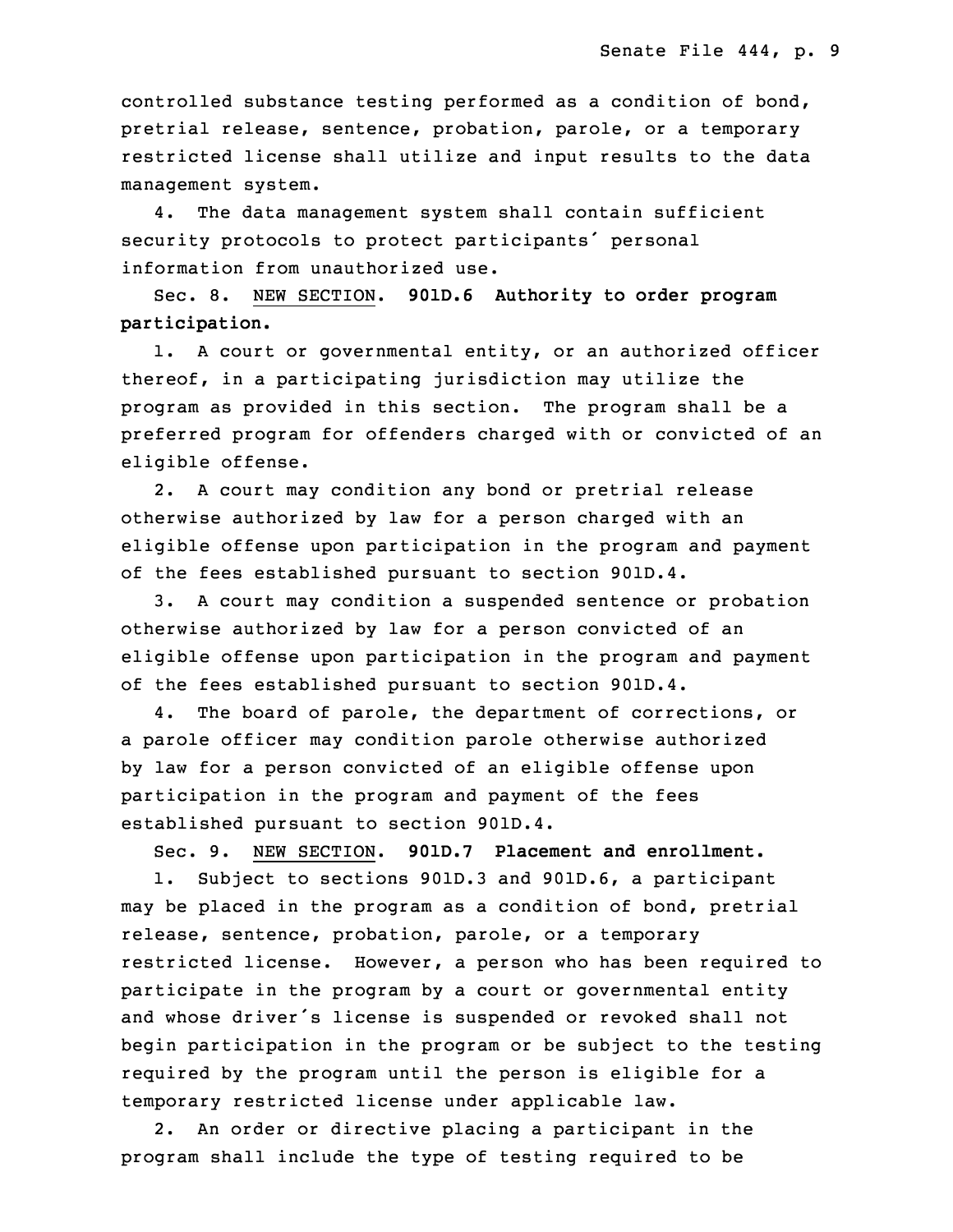administered in the program and the length of time that the participant is required to remain in the program. The person issuing the order or directive shall send a copy of the order or directive to the law enforcement agency of the participating jurisdiction.

 3. Upon receipt of <sup>a</sup> copy of an order or directive, a representative of the law enforcement agency of the participating jurisdiction shall enroll <sup>a</sup> participant in the program prior to testing.

4. At the time of enrollment, a representative of the law enforcement agency of the participating jurisdiction shall enter the participant's information into the data management system described in section 901D.5. The representative of the agency shall provide the participant with the appropriate materials required by the program, inform the participant that the participant's information may be shared for law enforcement and reporting purposes, and provide the participant with information related to the required testing, procedures, and fees.

 5. The participant shall sign <sup>a</sup> form stating that the participant understands the program requirements and releases the participant's information for law enforcement and reporting purposes.

5 6. <sup>A</sup> participant shall report to the program for testing for the length of time ordered by the court, the board of parole, the department of corrections, or a parole officer.

8 Sec. 10. NEW SECTION. **901D.8 Collection, distribution, and** 9 **use of fees.**

1. The law enforcement agency of a participating jurisdiction shall do all of the following:

*a.* Establish and maintain <sup>a</sup> sobriety program account.

b. Collect the participant, enrollment, and testing fees established pursuant to section 901D.4 and deposit the fees and any other funds received for the program into the sobriety program account for administration of the program.

2. A participant shall pay all fees directly to the law enforcement agency of the participating jurisdiction.

19 3. *a.* The law enforcement agency shall distribute <sup>a</sup> portion of the fees to any participating third-party designee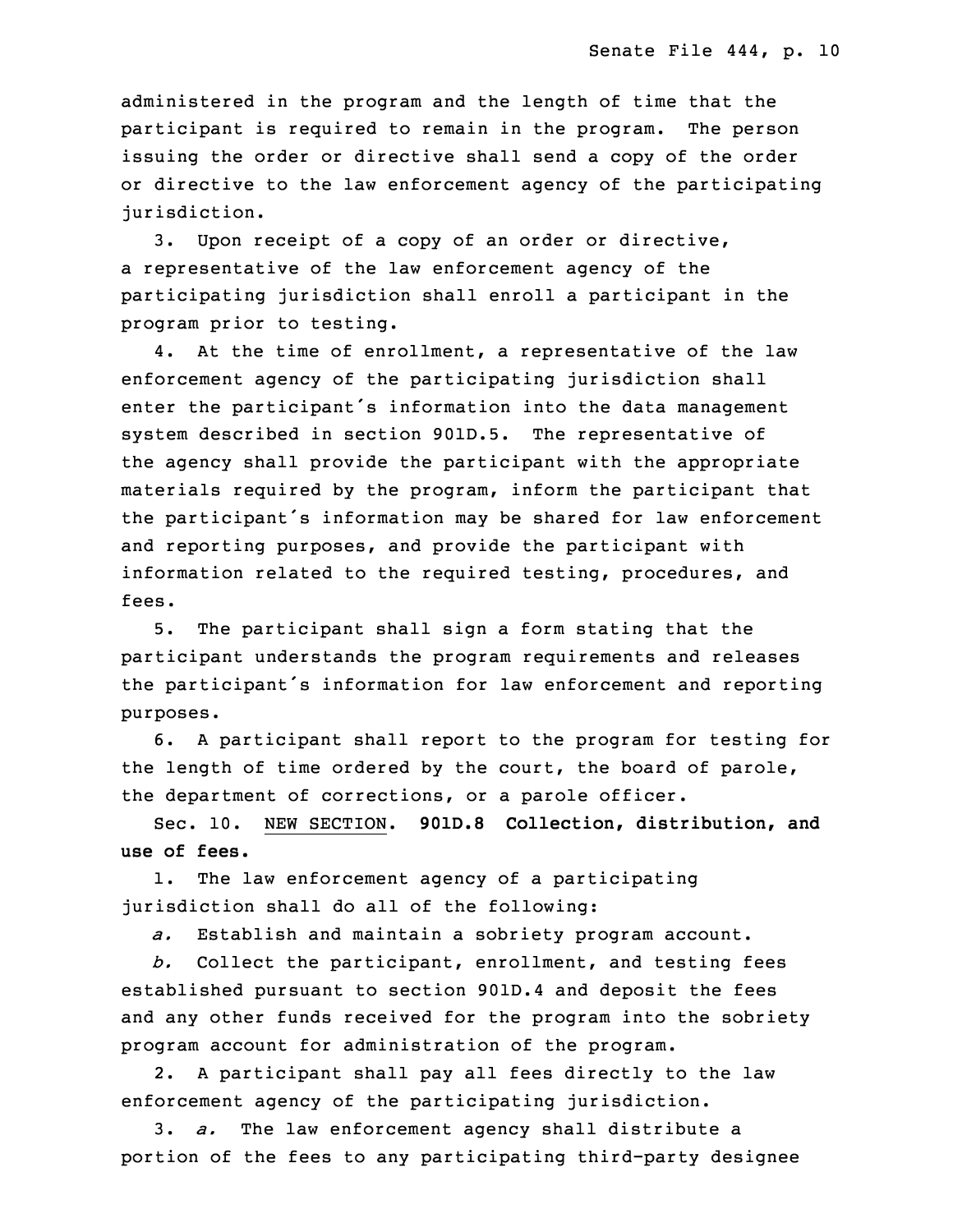in accordance with the agreement between the agency and the third-party designee.

23 *b.* The remainder of the fees collected shall be deposited in the sobriety program account, and shall be used only for the purposes of administering and operating the program.

26 Sec. 11. NEW SECTION. **901D.9 Noncompliance.**

1. An allegation that a participant failed a test, refused to submit to a test, or failed to appear for testing shall be communicated ex parte by the participating jurisdiction, a law enforcement agency of the participating jurisdiction, or the participating jurisdiction's third-party designee to a magistrate as soon as practicable. A magistrate who receives such a communication may order the participant's immediate incarceration pending a hearing on the allegation but lasting no longer than twenty-four hours after the issuance of the order, or if the participant failed to appear for testing as scheduled, the magistrate may issue <sup>a</sup> warrant for the arrest of the participant for a violation of the terms of bond, pretrial release, sentence, probation, or parole, as applicable.

2. The magistrate may notify the department of transportation of the participant's noncompliance and direct the department to withdraw any temporary restricted license issued to the participant.

9 Sec. 12. NEW SECTION. **901D.10 Report and repeal.**

1. The department, in consultation with the judicial branch and the department of transportation, shall by December 1, 2021, submit <sup>a</sup> report to the general assembly detailing the effectiveness of the program established pursuant to this chapter and shall make recommendations concerning the continued implementation of the program or the elimination of the program.

2. This chapter is repealed July 1, 2022.

#### 18 DIVISION III

## 19 OPERATING WHILE INTOXICATED —— SOBRIETY AND DRUG MONITORING PROGRAM PROVISIONS

 Sec. 13. Section 321J.20, subsection 1, paragraph a, unnumbered paragraph 1, Code 2017, is amended to read as follows:

The department may, on application, issue a temporary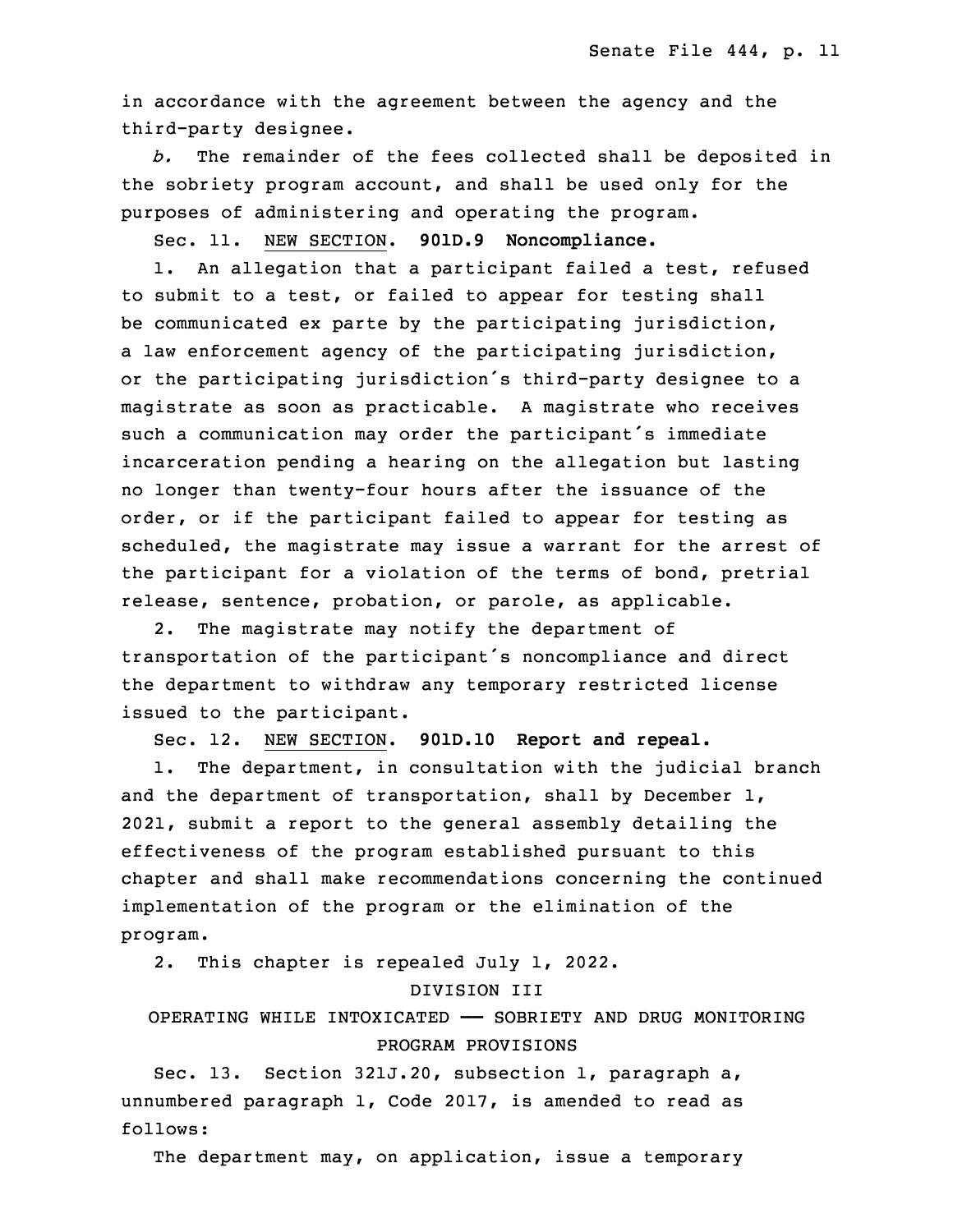restricted license to a person whose noncommercial driver's license is revoked under this [chapter](https://www.legis.iowa.gov/docs/code/2017/321J.pdf) allowing the person to drive to and from the person's home and specified places at specified times which can be verified by the department and which are required by the person's full-time or part-time employment, continuing health care or the continuing health care of another who is dependent upon the person, continuing education while enrolled in an educational institution on a part-time or full-time basis and while pursuing a course of study leading to a diploma, degree, or other certification of successful educational completion, substance abuse treatment, court-ordered community service responsibilities, and appointments with the person's parole or probation officer, and participation in a program established pursuant to chapter 901D, if the person's driver's license has not been revoked 5 previously under section [321J.4](https://www.legis.iowa.gov/docs/code/2017/321J.4.pdf), [321J.9](https://www.legis.iowa.gov/docs/code/2017/321J.9.pdf), or [321J.12](https://www.legis.iowa.gov/docs/code/2017/321J.12.pdf) and if any of the following apply:

Sec. 14. Section 321J.20, subsection 2, paragraph a, Code 2017, is amended to read as follows:

a. Notwithstanding section [321.560](https://www.legis.iowa.gov/docs/code/2017/321.560.pdf), the department may, on application, and upon the expiration of the minimum period of ineligibility for <sup>a</sup> temporary restricted license provided for under section [321.560](https://www.legis.iowa.gov/docs/code/2017/321.560.pdf), [321J.4](https://www.legis.iowa.gov/docs/code/2017/321J.4.pdf), [321J.9](https://www.legis.iowa.gov/docs/code/2017/321J.9.pdf), or [321J.12](https://www.legis.iowa.gov/docs/code/2017/321J.12.pdf), issue <sup>a</sup> temporary restricted license to a person whose noncommercial driver's license has either been revoked under this [chapter](https://www.legis.iowa.gov/docs/code/2017/321J.pdf), or revoked or suspended under [chapter](https://www.legis.iowa.gov/docs/code/2017/321.pdf) 321 solely for violations of this [chapter](https://www.legis.iowa.gov/docs/code/2017/321J.pdf), or who has been determined to be a habitual offender under [chapter](https://www.legis.iowa.gov/docs/code/2017/321.pdf) 321 based solely on violations of this chapter or on violations listed in section 321.560, subsection 1, paragraph "b", and who is not eligible for a temporary restricted license under [subsection](https://www.legis.iowa.gov/docs/code/2017/321J.20.pdf) 1. However, the department may not issue <sup>a</sup> temporary restricted license under this [subsection](https://www.legis.iowa.gov/docs/code/2017/321J.20.pdf) for <sup>a</sup> violation of [section](https://www.legis.iowa.gov/docs/code/2017/321J.2A.pdf) 321J.2A or to a person under the age of twenty-one whose license is revoked under section [321J.4](https://www.legis.iowa.gov/docs/code/2017/321J.4.pdf), [321J.9](https://www.legis.iowa.gov/docs/code/2017/321J.9.pdf), or [321J.12](https://www.legis.iowa.gov/docs/code/2017/321J.12.pdf). <sup>A</sup> temporary restricted license issued under this [subsection](https://www.legis.iowa.gov/docs/code/2017/321J.20.pdf) may allow the person to drive to and from the person's home and specified places at specified times which can be verified by the department and which are required by the person's full-time or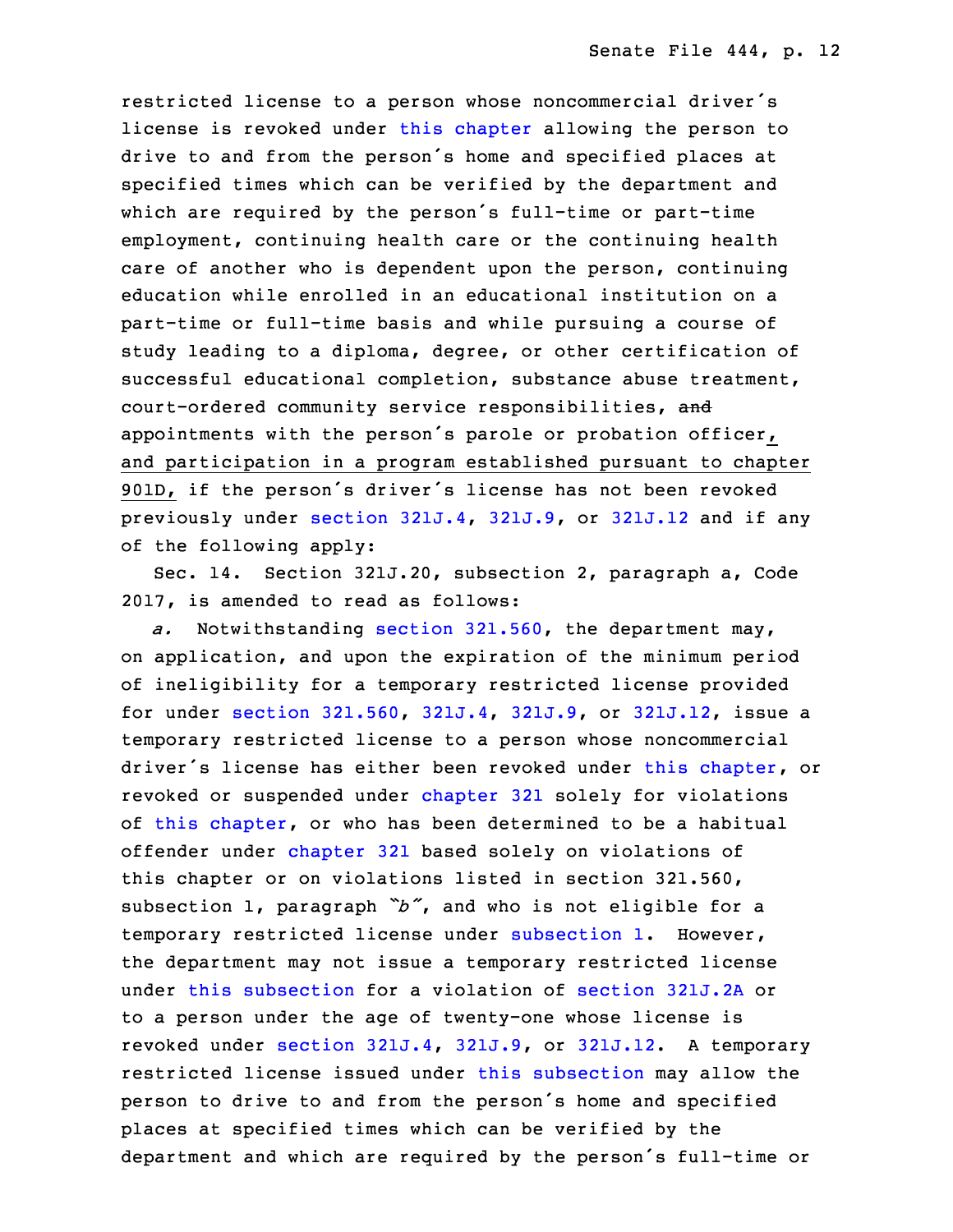part-time employment; continuing education while enrolled in an educational institution on a part-time or full-time basis and while pursuing a course of study leading to a diploma, degree, or other certification of successful educational completion;  $\sigma$  substance abuse treatment; or participation in a program established pursuant to chapter 901D.

Sec. 15. Section 321J.20, subsection 3, Code 2017, is amended to read as follows:

 3. If <sup>a</sup> person required to install an ignition interlock device or participate in a program established pursuant to chapter 901D operates <sup>a</sup> motor vehicle which does not have an approved ignition interlock device or while not in compliance with the program, or if the person tampers with or circumvents an ignition interlock device, in addition to other penalties provided, the person's temporary restricted license shall be revoked.

Sec. 16. Section 321J.20, Code 2017, is amended by adding the following new subsection:

 NEW SUBSECTION. 10. Notwithstanding any other provision of law to the contrary, in any circumstance in which this chapter requires the installation of an ignition interlock device in all vehicles owned or operated by a person as a condition of the person's license or privilege to operate noncommercial motor vehicles, the department shall require the person to be a participant in and in compliance with a sobriety and drug monitoring program established pursuant to chapter 901D if the person's offense under this chapter qualifies as an eligible offense as defined in section 901D.2, and the person's offense occurred in <sup>a</sup> participating jurisdiction, as defined in section 901D.2. This subsection shall not apply if the court enters an order finding the person is not required to participate in a sobriety and drug monitoring program. The department, in consultation with the department of public safety, may adopt rules for issuing and accepting a certification of participation in and compliance with a program established pursuant to chapter 901D. This subsection shall be construed and implemented to comply with 23 U.S.C.  $$164(a)$ , as amended by the federal Fixing America's Surface Transportation Act, Pub. L. No. 114-94, §1414, and shall not apply if such application